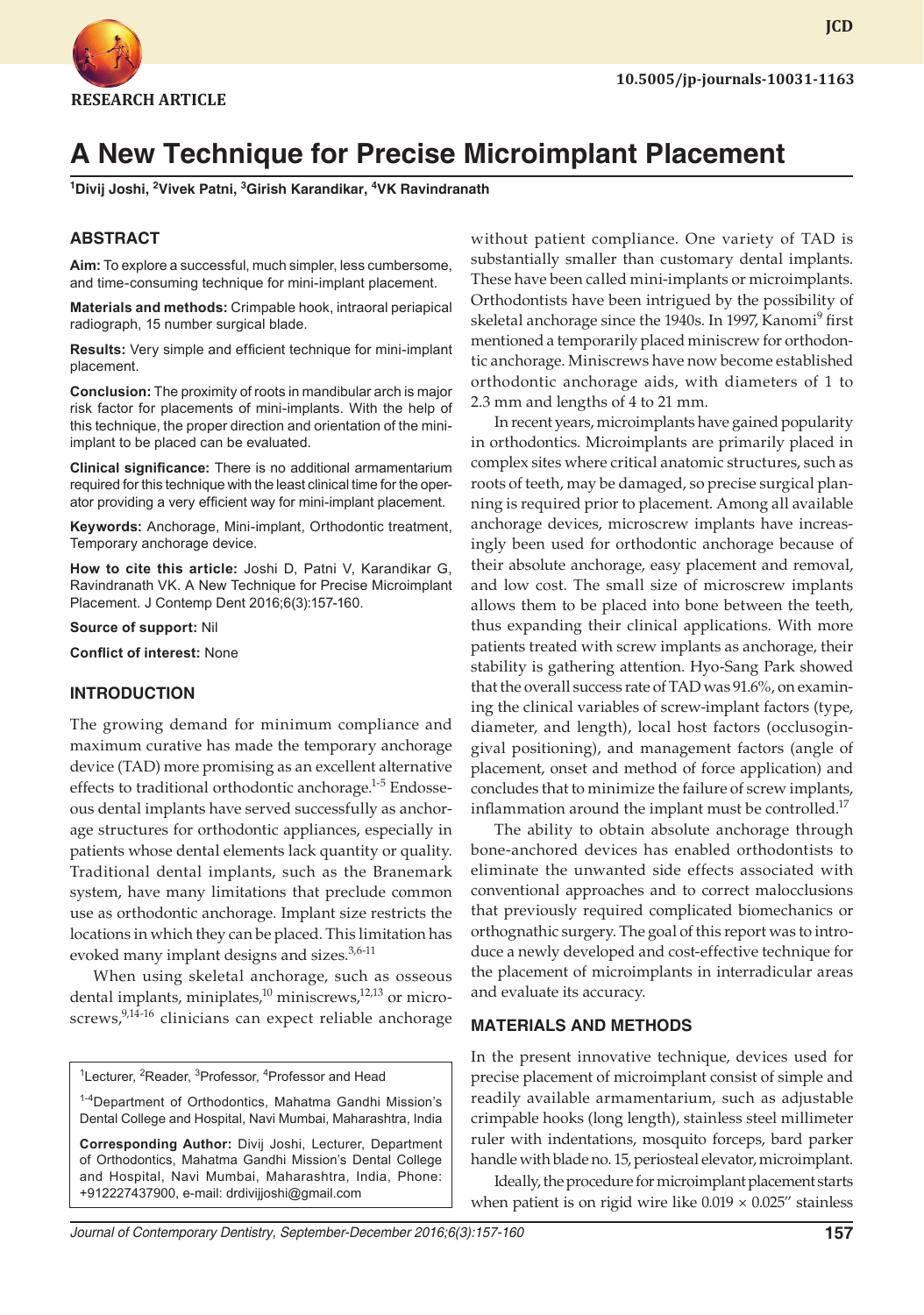steel in 0.022" slot or 0.017 × 0.025" stainless steel in 0.018" slot. The area of interest for microimplant placement is decided according to needs, like retraction, intrusion, etc.

The most common areas are: (1) Retromolar area, distobuccal to the lower second molar (LR and LD7), (2) buccal alveolar bone between the lower first and second molars (L67), (3) upper and lower anterior area (A), (4) buccal alveolar bone between the upper second premolar and the first molar, and between the upper first and second molars (U56 and U67), and (5) upper palatal alveolar bone between the first and second molars  $(UP).^{17}$ 

Length of adjustable crimpable hook (Fig. 1) was measured with the help of millimeter ruler and divider, which was 19 mm (Figs 2 and 3). Later, a long crimpable hooks was attached to  $0.019 \times 0.025$ " stainless steel arch wire.

The area for microimplant placement is determined, and base with open facing of crimpable hook is attached to the main arch wire with mosquito forceps (Fig. 4).



A periapical radiograph (paralleling cone technique) was taken to assess the location and level for implant placement. If necessary adjustment were made into the hook to ensure root contact (Fig. 5). Periapical radiograph was obtained and length of crimpable hook was measured from it. Magnification of radiograph was verified based on formula to get (exact level of implant clinically) clinical judgment of level of implant placement as follows:

$$
A/B \times 100 = 0
$$
%.

where A is the length of crimpable hook on intraoral radiograph; B is the original length of crimpable hook.

After determining the level, an incision is made with 15 number surgical blade and implant placement area is exposed (Fig. 6).





**Fig. 1:** Adjustable crimpable hook **Fig. 2:** Length of adjustable crimpable hook measured with the help of a millimeter ruler (19 mm)



**Fig. 3:** Length of adjustable crimpable hook confirmed with the help of a divider (19 mm)



**Fig. 4:** The area for microimplant placement is determined with the crimpable hook attaching it to the main archwire

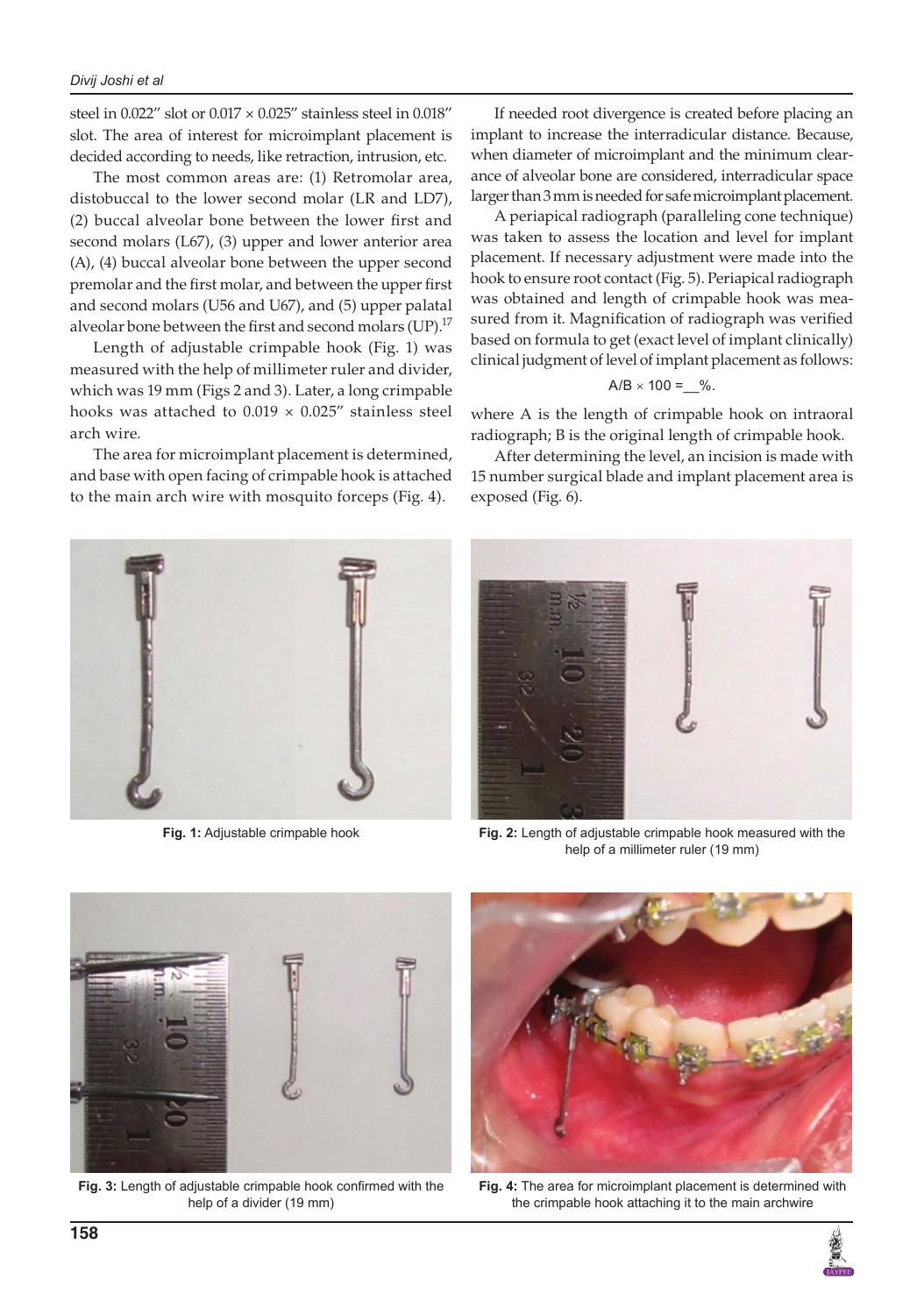*A New Technique for Precise Microimplant Placement*



**Fig. 5:** A periapical radiograph was taken to assess the location and level for the mini-implant placement

## **RESULTS**

The position for the placement and orientation of the mini-implant in the patient was successful. The miniimplant was later efficiently loaded on the same appointment as the placement and the needed orthodontic tooth movement was carried out effectively without any hindrance during the course of the orthodontic treatment.

## **DISCUSSION**

The overall success rate was 91.6%. The clinical variables of screw-implant factors (type, diameter, and length), local host factors (occlusogingival positioning), and management factors (angle of placement, onset and method of force application, ligature wire extension, exposure of screw head, and oral hygiene) did not show any statistical differences in success rates. General host factors (age, sex) had no statistical significance. Mobility, jaw (maxilla or mandible), and side of placement (right or left), and inflammation showed significant differences in success rates. Mobility, the right side of the jaw, and the mandible were the relative risk factors in the logistic regression analysis when excluding mobility, inflammation around the screw implants was added to the risk factors, affecting the clinical success of screw implants used as orthodontic anchorage.<sup>17</sup>

For a clinical evaluation of the data, it is important to combine the interradicular space measurements with the miniscrews' diameters and the bone clearance needed for both periodontal health and miniscrew stability. No data are available on how much bone is necessary between the miniscrews and the dental roots for both periodontal health and miniscrew stability. Considering that the width of periodontal ligament is approximately  $0.25$  mm,<sup>16</sup> we assume that a minimum clearance of 1 mm of alveolar bone around the screw could be sufficient for periodontal health.<sup>5</sup>



**Fig. 6:** After surgical exposure, the crimpable hook is used to guide the placement of the mini-implant

Root contact with a microimplant might increase the risk of failure. According to Kuroda et al, $^{18}$  root proximity is a risk factor in microimplant failure. Therefore, it is necessary to prevent root contact when placing microimplants into alveolar bone. To minimize root contact, there are many approaches. Prealignment of teeth to create space and use of a brass wire guide and specially designed surgical guides were suggested.<sup>1</sup>

Microimplants placed close to the roots, as seen in radiographs, had a higher failure rate. Therefore, it is important to understand the shape and curvature of the roots. Surgical guides can be used to minimize root contacts. However, a contact point on a crown is usually used as the reference point to indicate the midpoint of the roots. Understanding the point of placement anteroposteriorly relative to the contact point and the angulation is important when placing microimplants. Because the interradicular space between the second premolars and first molars was widest in the maxilla, and the space between the first and second molars was widest in the mandible, these sites are the first choice for microimplant placement on the buccal side.<sup>19,20</sup>

Placement protocol strongly affected the stability of the implants. The screw implants were placed at 30 to 40° angles to the long axes of the teeth in the maxillary arch and at 10 to 20° angles in the mandibular posterior area. The screw implants in the retromolar area and the distobuccal bone to the mandibular second molars were placed at 90° to the bone surface. The reason for placing the screw implants at those angulations was to reduce root contact by the screw implants without reducing the length of the screw. A long screw might have increased stability, and an angled screw provides more bone contact than a screw placed perpendicular to the bone.<sup>17</sup>

Microimplants placed in movable oral mucosa were more prone to inflammation than those in attached